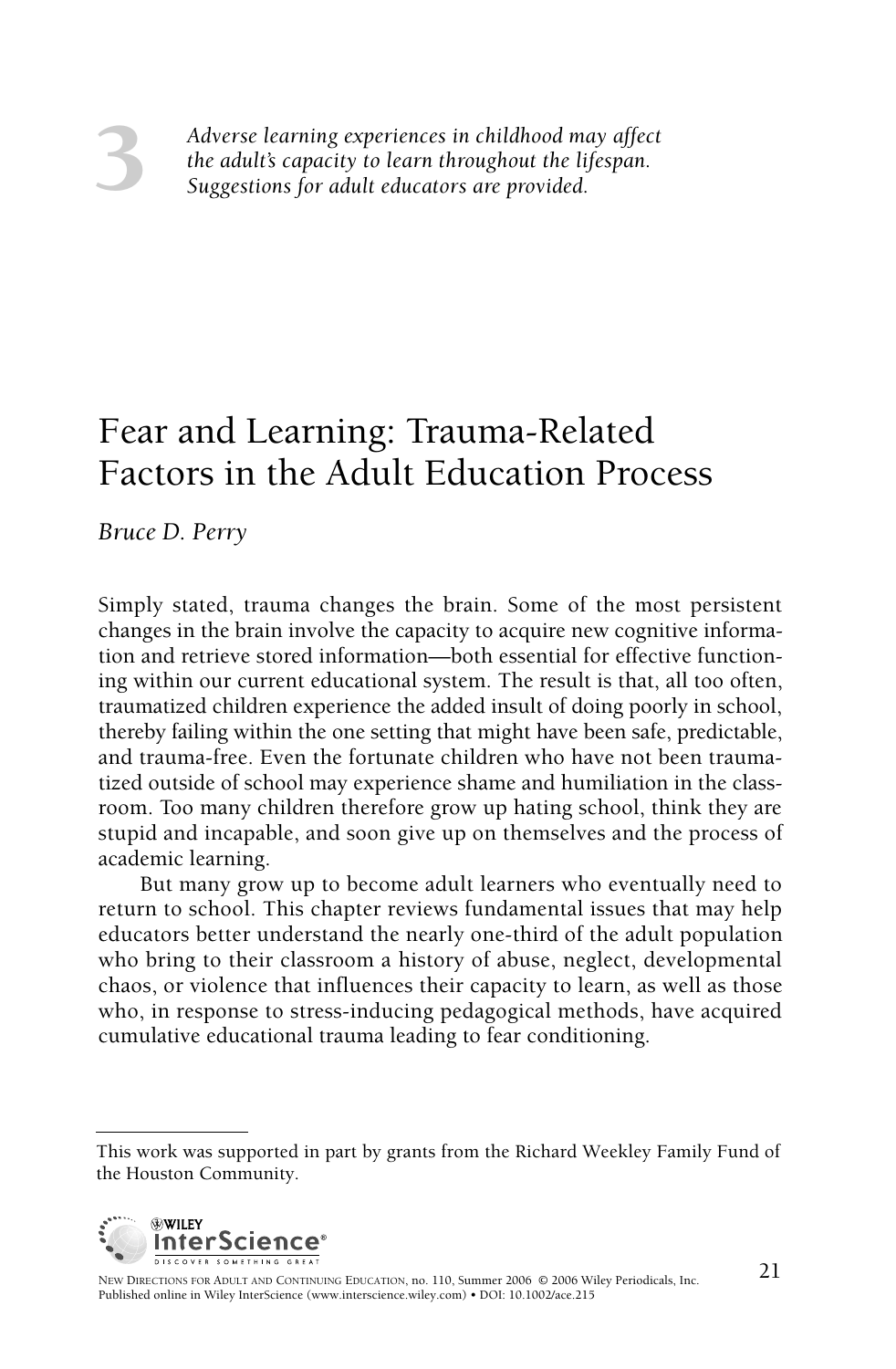## The Brain

Both learning and the trauma response are mediated by, and alter, important neural systems in the human brain. The human brain is complex, comprising hundreds of billions of cells (neurons and glia) organized into thousands of neural networks. The brain mediates hundreds of important functions ranging from heart rate regulation to appetite to motor movement to thinking and creating.

To keep us alive, our brain is designed to sense, process, store, perceive, and act on information from the external and internal worlds. To do this, a brain has hundreds of neural systems, all working in a continuous, dynamic process of modulating, regulating, compensating—increasing or decreasing activity to control the body's physiology. Each of our many complex physiological systems has a rhythm of activity that regulates key functions. For example, if blood sugar falls below a certain level, a set of compensatory physiological actions is activated. If tissue oxygen is low from exertion, or an individual is dehydrated, sleepy, or threatened by a predator, still other sets of regulating activity are turned on to respond to the specific need. For each of these systems, there are "basal" (or homeostatic) patterns of activity within which the majority of environmental challenges can be sustained. When an internal condition (such as dehydration) or an external challenge (such as an unpredictable and unstable employment situation) persists, this is a stress on the system.

*Stress* is a commonly used term in both lay and professional language. Using a concept more common among biologists, we would say that stress is any challenge or condition that forces our regulating physiological and neurophysiological systems to move outside their normal dynamic activity. In essence, stress occurs when homeostasis is disrupted (Perry and Pollard, 1998). Traumatic stress is an extreme form of stress.

It is well known that adult learners may have experienced maltreatment, shame, and humiliation in childhood, leading to traumatic stress. It is clear, however, that not only do many adult learners have a history of significant trauma, but they are also sensitized to the ordinary demands of schooling. Deadlines, exams, and having to speak in class, for example, will result in moderate activation of the stress response. We know that moderate chronic activation of the stress response systems can also have an impact on key brain areas involved in learning and memory. The end result is that many adult learners are doubly stressed as they return to the classroom setting.

The Response to Threat. The human body and human mind have a set of important, predictable responses to threat. Threat may come from an internal source, such as pain, or external source, such as an assailant. One common reaction to danger or threat has been labeled the fight-or-flight reaction. In the initial stages of this reaction, there is a response called the alarm reaction.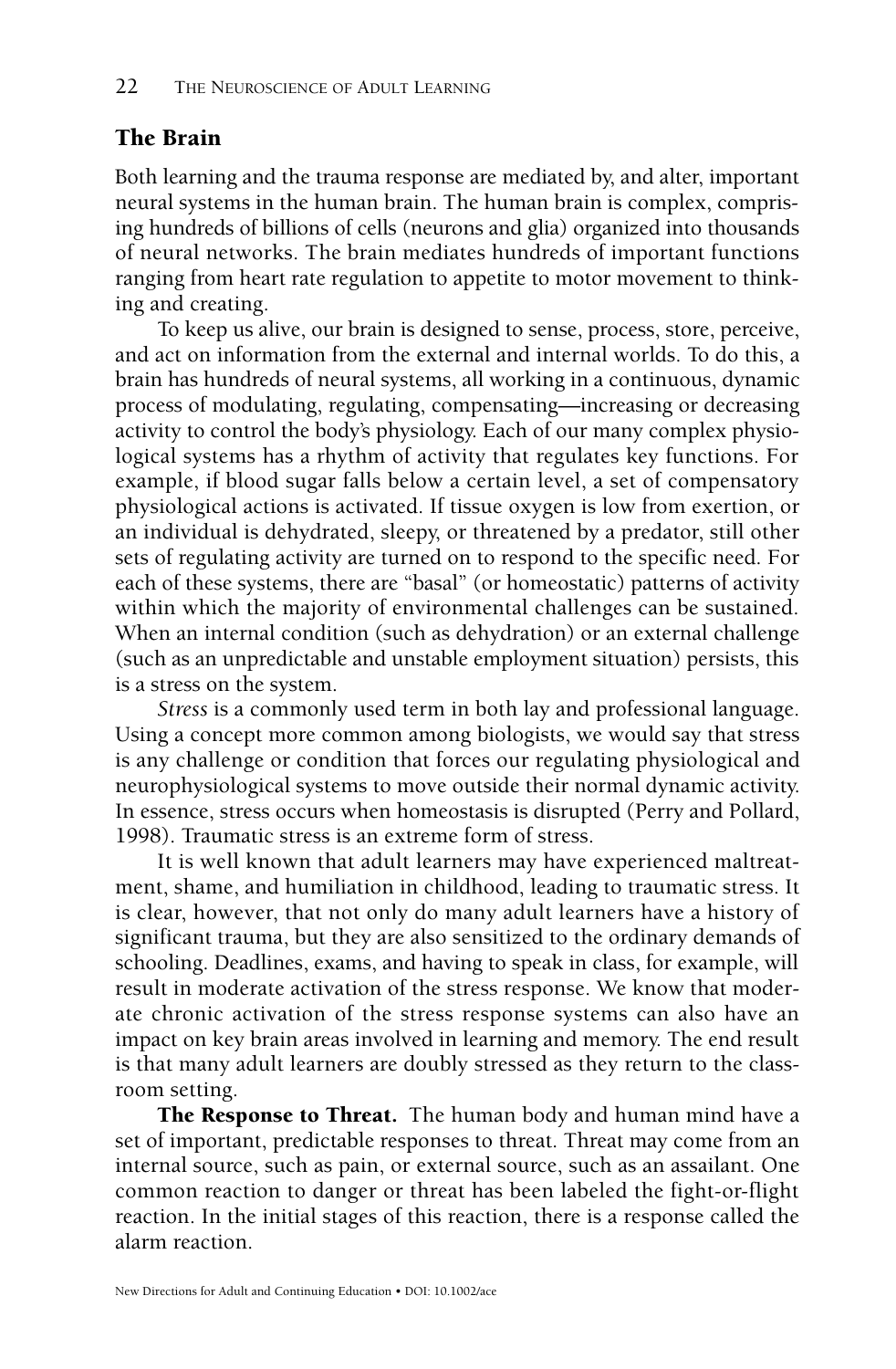As the individual begins to feel threatened, the initial stages of a complex, total-body response begin. The brain orchestrates, directs, and controls this response. If the individual feels more threatened, the brain and body shift further along an arousal continuum in an attempt to ensure appropriate mental and physical responses to the challenges of the threat (see Figure 3.1). The cognitive, emotional, and behavioral functioning of the individual reflect this shift along the continuum. During the traumatic event, all aspects of individual functioning change—feeling, thinking, and behaving. Someone feeling threatened does not spend a lot of time thinking about the future or making an abstract plan for survival. At that moment, feeling, thinking, and behaving are being directed by more "primitive" parts of the brain. A frightened person does not focus on words; he or she attends closely to what appear to be threat-related signals in the environment.

As an individual feels threatened, he or she moves along the arousal continuum from left to right. The further along he or she is on this continuum, the less capable he or she will be of learning or retrieving cognitive content; in essence, fear destroys the capacity to learn. Individuals exhibit differing styles of adaptation to threat. Most use some combination of these two adaptive styles. The adult learner with a history of trauma or with a background of educational failure or humiliation is sensitized and moves along the arousal continuum faster in the face of significantly less challenge or perceived threat.

The person's internal state shifts with the level of perceived threat; as it increases, vigilance may proceed along the arousal continuum to terror. This is characterized by a graded increase in sympathetic nervous system activity, which in turn causes increased heart rate, blood pressure, and respiration, a release of glucose stored in muscle, and increased muscle tone. Changes in the central nervous system cause hypervigilance; the person tunes out all noncritical information. These actions prepare the individual to fight with or run away from the potential threat. The total-body mobilization of the fight-or-flight response is highly adaptive and involves many coordinated and integrated neurophysiological responses across multiple

| Hyperarousal<br>Continuum | Rest      | Vigilence | Resistance | Defiance         | Aggression       |
|---------------------------|-----------|-----------|------------|------------------|------------------|
| Dissociative<br>Continuum | Rest      | Avoidance | Compliance | Dissociation     | Fainting         |
| Regulating Brain          | Neocortex | Cortex    | Limbic     | Midhrain         | <b>Brainstem</b> |
| Region                    | Cortex    | Limbic    | Midhrain   | <b>Brainstem</b> | Autonomic        |
| Cognitive Style           | Abstract  | Concrete  | Emotional  | Reactive         | Reflexive        |
| Internal State            | Calm      | Arousal   | Alarm      | Fear             | Terror           |

|  | <b>Figure 3.1. The Arousal Continuum</b> |  |
|--|------------------------------------------|--|
|--|------------------------------------------|--|

New Directions for Adult and Continuing Education • DOI: 10.1002/ace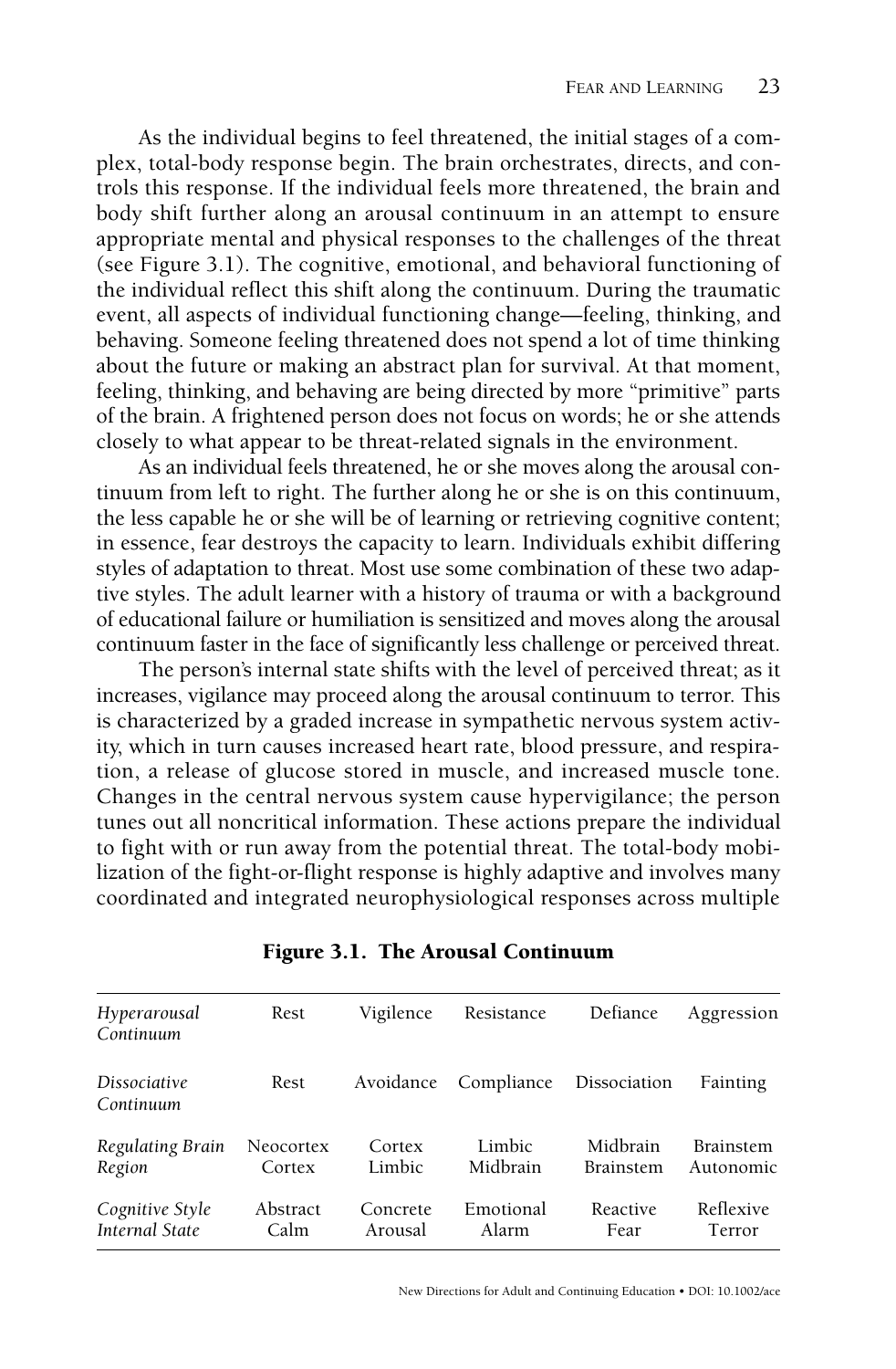brain areas. Though it is also the most common and familiar response to threat, it has become increasingly clear that individual responses can vary tremendously (Perry and others, 1995).

For example, whenever physically fighting or fleeing is not possible, people use avoidant and psychological fleeing mechanisms that are dissociative. Dissociation is basically a mental mechanism by which one withdraws attention from the outside world and focuses on the inner world. It may involve a distorted sense of time, a detached feeling of "observing" something happen as if it is unreal, or the sense that one may be watching a movie of one's life. In extreme cases, individuals may withdraw into an elaborate fantasy world where they believe they assume special powers or strengths. Like the alarm response, this "defeat" or dissociative response is graded. The intensity of the dissociation varies with the intensity and duration of the traumatic event. Even when we are not threatened, however, we use dissociative mental mechanisms all the time. Daydreaming is an example of a dissociative event that occurs in many classrooms.

If, during development, the threat response apparatus is persistently stimulated, a commensurate stress response apparatus develops in the central nervous system in response to the constant threat. These stress-response neural systems (and all the functions they mediate) are overactive and hypersensitive. It is highly adaptive for a child growing up in a violent, chaotic environment to be hypersensitive to external stimuli, hypervigilant, and in a persistent stress-response state. These adaptive changes in the brain make a child better suited to sense, perceive, and act on threat in such an environment, but these "survival tactics" ill serve the child when the environment changes (as at school or in peer relationships). Furthermore, the changes in a child's brain related to "use-dependent" alterations in the developing brain can persist to adult life, resulting in a lifetime of anxiety, hypervigilance, and cognitive distortion (Perry, 1998, 1999). The impact of adverse childhood experiences on a host of learning-related functions and outcomes in adult life is therefore devastating (Anda and others, in press).

How Fear Changes Thinking, Feeling, and Behaving. A traumatized person in a state of alarm (for example, thinking about an earlier trauma) is less capable of concentrating, more anxious, and more attentive to nonverbal cues such as tone of voice, body posture, and facial expressions—and may, in fact, misinterpret such cues because of anxiety-induced hypervigilance. This has important implications for understanding how adults who earlier experienced negative learning situations in classrooms might respond in a new learning environment that occurs many years later.

A major mistake one can make with these individuals is to misjudge their internal state. According to Kerka (2002), these adults may have difficulty in risk taking, which could include starting new tasks, responding to questions, or considering an alternative viewpoint. They may have difficulty maintaining self-esteem, and if they feel overwhelmed or inept they may become angry or feel helpless. Some may dissociate, which can mani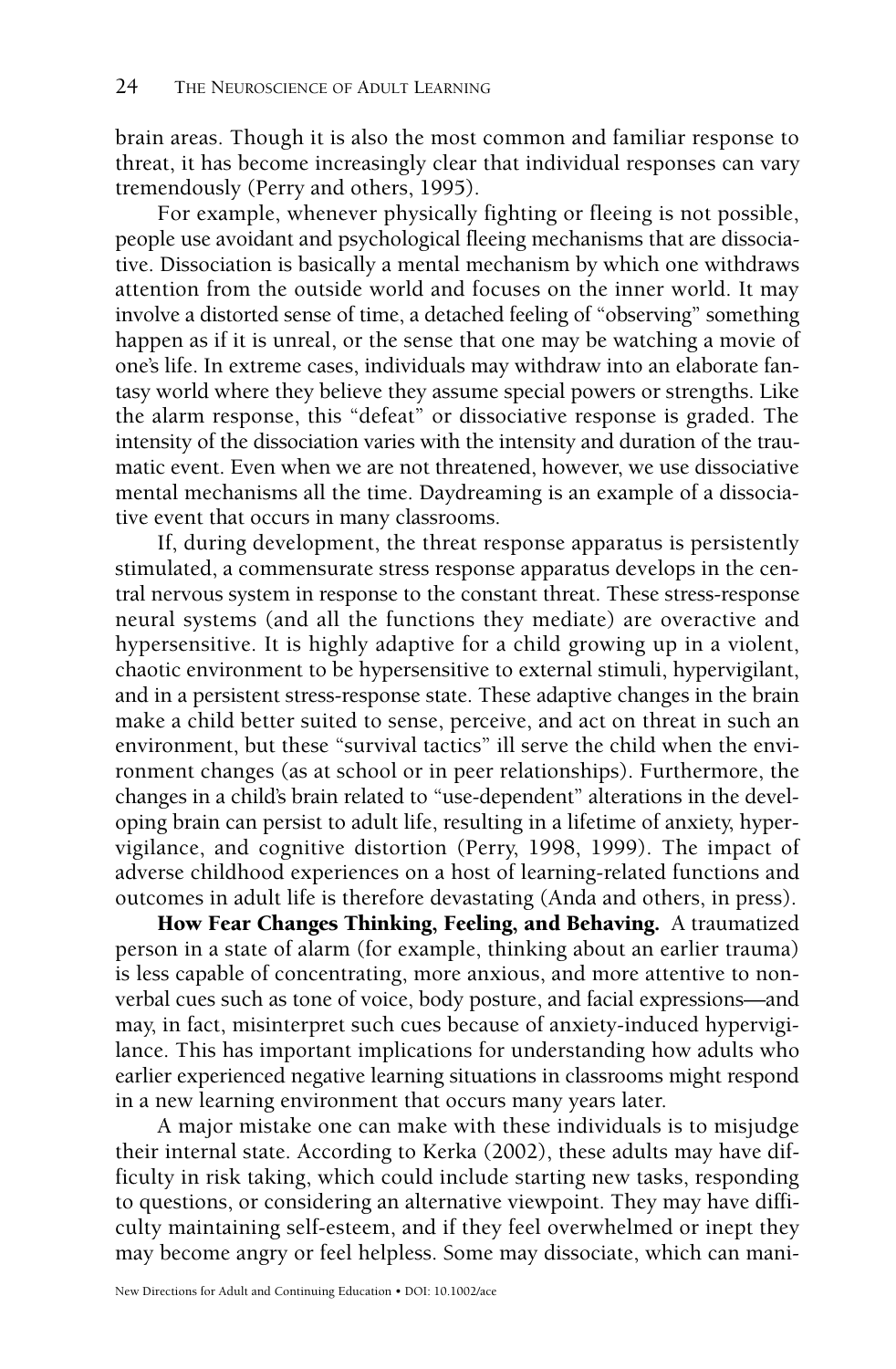fest as going quiet or a glazed expression. More seriously, such students may become avoidant and miss classes. Once we recognize that this is happening, it can be minimized or prevented.

We may think someone is in a state of vigilance and capable of taking our directives when the adult learner is actually in a state of fear. A compound command such as "Take out your book, open to page 52, and write out the key concepts related to the lesson for today" is often processed inaccurately. The learner gets confused and therefore more anxious; this anxiety can then escalate, making the learner even less capable of following directions. If the learner makes a mistake or asks a neighbor to repeat the teacher's clear directives, the teacher can become frustrated and impatient. If this impatience is revealed by word or tone ("OK, I'll say it again") the learner's anxiety escalates still further, possibly leading to a hostile, inappropriate, and immature or dissociative response. This can lead to a cascade of mutual misunderstanding. The teacher is frustrated and the learner comes to dislike the teacher or—worse, still—learning in general and may replicate his or her earlier pattern of disengaging and disinvesting in school and learning.

Baseline State of a Traumatized Learner. Neural systems that are activated change permanently, creating "internal" representations; this is the stuff of memories. The brain makes cognitive memories, emotional memories, motor-vestibular memories, and state memories. The physiological hyperarousal state associated with fear and pervasive threat results in a brain that has created all of these memory types (that is, cognitive, motor, emotional, state) and in doing so has adapted to a world characterized by unpredictability and danger. Such hypervigilant people are in a persisting state of arousal and consequently experience persisting anxiety.

The key to understanding the long-term impact of trauma on an adult learner is to remember that he or she is often, at baseline, in a state of lowlevel fear. This fear state reflects either hyperarousal or a dissociative adaptation pattern, or a combination of both. The major challenge to the educator working with highly stressed or traumatized adults is to furnish the structure, predictability, and sense of safety that can help them begin to feel safe enough to learn.

A common clinical observation made by teachers is that these individuals appear to be quite bright but at times perform poorly in an academic situation. School has been frustrating and sometimes humiliating for these adults. They come into the adult learning situation with a history of failure, and sometimes with an expectation of further failure.

This context is critically important in understanding why an adult learner with a history of trauma (therefore in a persisting state of arousal) can sit in a classroom and not learn effectively. The capacity to internalize new verbal cognitive information depends on having portions of the frontal and related cortical areas activated, which in turn requires a state of attentive calm. The traumatized adult learner has difficulty reaching this state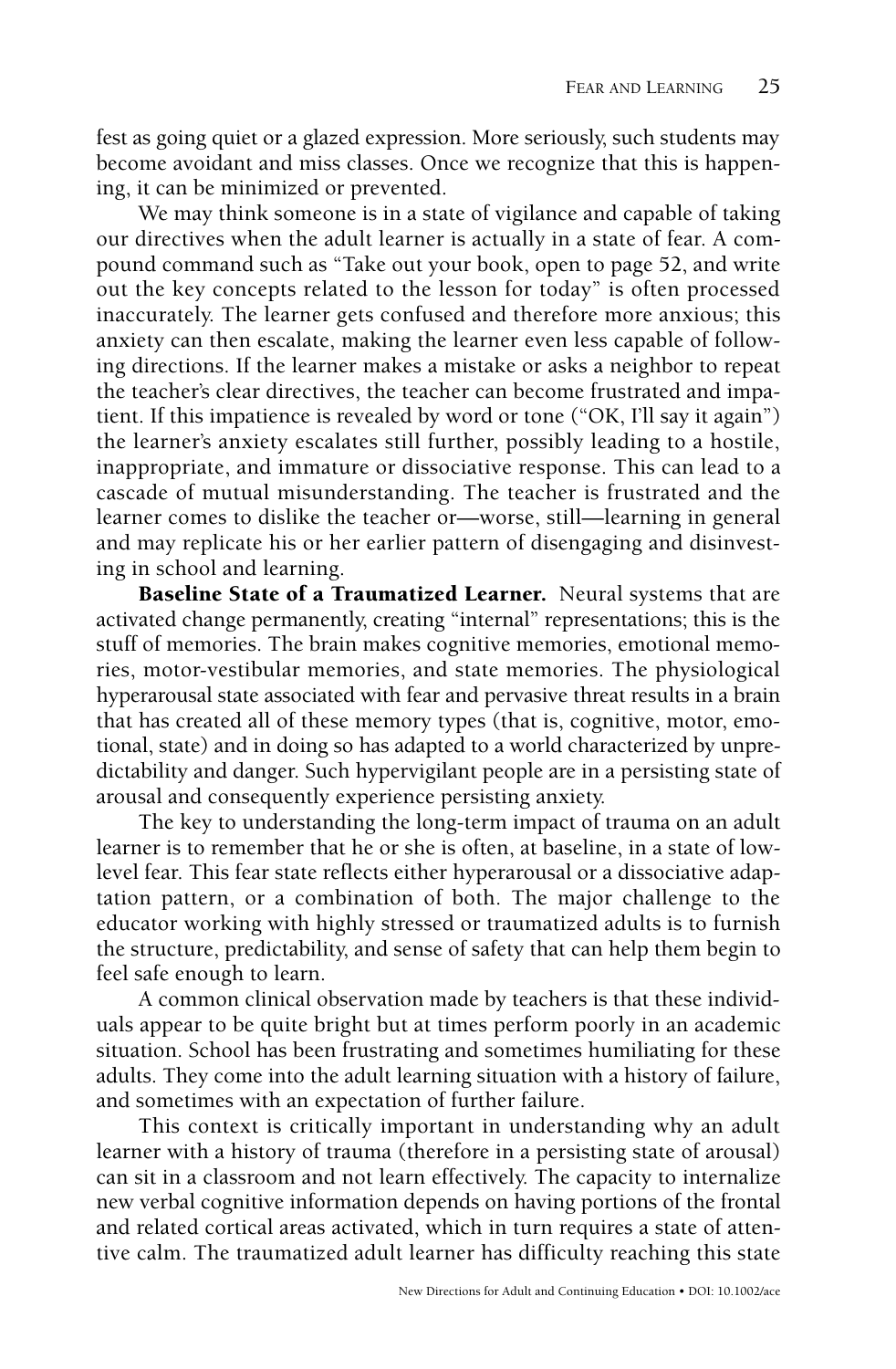because different areas of this person's brain are activated and thus different parts of the brain control functioning.

Retrieving Information in a State of Fear. The adult learner in a persisting low-level state of fear retrieves information from the world differently than do adults who feel calm. We are all familiar with test anxiety, but imagine what life would be like if all learning experiences evoked a similar and persisting emotion of anxiety. Even if an adult has successfully stored information in cortical areas, this information is inaccessible while the learner feels so fearful.

In a higher state of arousal, the creative and "mature" problem-solving capabilities mediated by the cortex are not easily accessed. Therefore, when threatened, the individual is likely to act in an "immature" fashion. Regression, a retreat to a less mature style of functioning and behavior, is commonly observed in all of us when we are physically ill, sleep-deprived, hungry, fatigued, or anxious. During the regressive response to the real or perceived threat, less-complex brain areas mediate our behavior. If an adult learner was raised in an environment of persisting threat, he will have an altered baseline such that an internal state of calm is rarely obtained (or only artificially obtained, via alcohol or drug use). In addition, the traumatized individual has a "sensitized" alarm response, overreading verbal and nonverbal cues as threatening. This increased reactivity results in dramatic changes in behavior in the face of seemingly minor provocative cues. A similar, if somewhat attenuated, pattern is often seen with individuals raised in less traumatic homes who were nevertheless subject to shaming and humiliating at home or in classroom experiences.

## Safety and Learning

We humans are explorers. We are fascinated by, and drawn to, the unknown to new things. Curiosity drives us to explore, and when exploration leads to discovery it brings us pleasure. As adults we enjoy finding a new restaurant or new author, or mastering a new skill. Optimal learning depends on this process—a cycle of curiosity, exploration, discovery, practice, and mastery which leads to pleasure, satisfaction, and the confidence to once again set out and explore. With each success comes more willingness to explore, discover, and learn. The more a learner experiences this cycle of discovery, the more he or she can create a lifelong excitement for, and love of, learning.

The fear or alarm response, however, kills curiosity and inhibits exploration and learning. If people are anxious, uncomfortable, or fearful, they do not learn. If they are unwilling to explore or if they develop anxiety when faced with something new, they place increasing limitations on themselves. How can we prevent this?

The fear response is deeply ingrained in the human brain. When we feel threat of any kind—hunger, thirst, pain, shame, confusion, or information that is too much, too new, or too fast—our body and mind respond in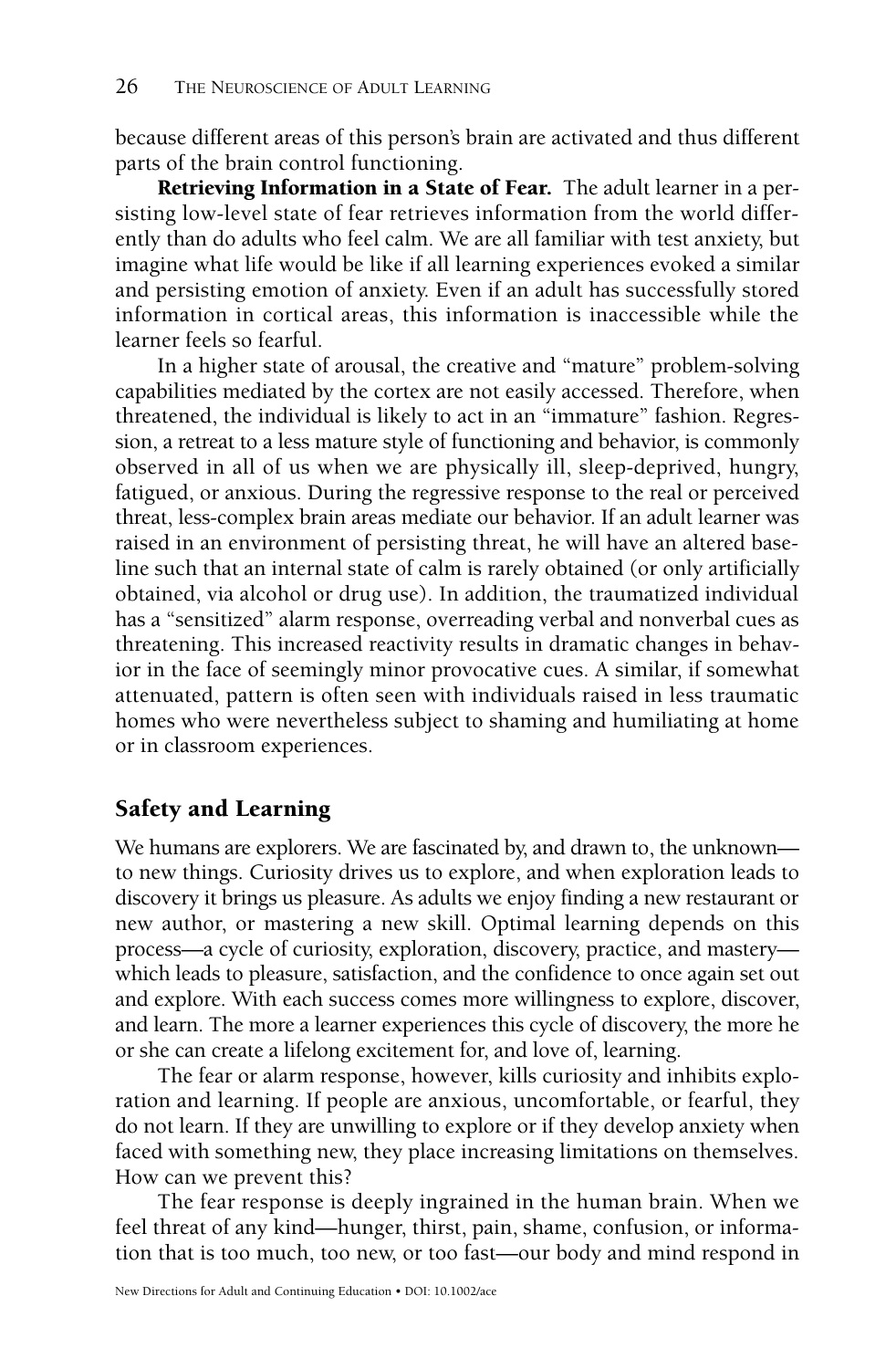ways designed to keep us safe. Our mind focuses only on the information that is, at that moment, important for responding to the threat. Rather than explore new things, we are disinterested in or even further overwhelmed by novelty. When the learner feels safe, curiosity lives. When we are safe and the world around us is familiar, we crave novelty. Conversely, when the world around us is too new, we crave familiarity. In such situations, we are more easily overwhelmed, distressed, frustrated. Therefore we want familiar, comforting, and safe things.

By accurately attending to the learner's internal state, an effective educator can identify where the learner is on the alarm-arousal continuum. A creative and respectful educator can create safety by making the learning environment more familiar, structured, and predictable. Predictability, in turn, is created by consistent behavior. This implies not rigidity but rather consistency of interaction. The invisible yet powerful web of relationships that effective educators create between themselves and learners, and between and among learners, is crucial to an optimal learning environment (Perry, 2006). In sum, the necessary sense of safety to encourage adult learning comes from consistent, nurturing, and sensitive attention to the learner's state of mind (Daloz, 1999).

## References

- Anda, R. F., Felitti, R. F., Walker, J., Whitfield, C., Bremner, D. J., Perry, B. D., Dube, S. R., and Giles, W. G. "The Enduring Effects of Childhood Abuse and Related Experiences: A Convergence of Evidence from Neurobiology and Epidemiology." European Archives of Psychiatric and Clinical Neuroscience, in press.
- Daloz, L. A. *Mentor: Guiding the Journey of Adult Learners.* San Francisco: Jossey-Bass, 1999.
- Kerka, S. "Trauma and Adult Learning." (Report no. 239.) Columbus, Ohio: Center for Education and Training for Empowerment, 2002. (EDO-CE-02–239)
- Perry, B. D. "Anxiety Disorders." In C. E. Coffey and R. A. Brumback (eds.), *Textbook of Pediatric Neuropsychiatry.* Washington, D.C: American Psychiatric Press, 1998.
- Perry, B. D. "The Memories of States: How the Brain Stores and Retrieves Traumatic Experience." In J. M. Goodwin and R. Attias (eds.), *Splintered Reflections: Images of the Body In Trauma.* New York: Basic Books, 1999.
- Perry, B. D. "Applying Principles of Neurodevelopment to Clinical Work with Maltreated and Traumatized Children: The Neurosequential Model of Therapeutics." In N. Boyd Webb (ed.), *Working with Traumatized Youth in Child Welfare.* New York: Guilford Press, 2006.
- Perry, B. D., and Pollard, R. "Homeostasis, Stress, Trauma, and Adaptation: A Neurodevelopmental View of Childhood Trauma." *Child and Adolescent Psychiatric Clinics of North America,* 1998, *7,* 33–51.
- Perry, B. D., Pollard, R. A., Blakley, T. L., Baker, W. L., and Vigilante, D. "Childhood Trauma, the Neurobiology of Adaptation and Use-Dependent Development of the Brain: How States Become Traits." *Infant Mental Health Journal,* 1995, *16*(4), 271–291.

*BRUCE D. PERRY is a neuroscientist and child and adolescent psychiatrist and serves as senior fellow of the ChildTrauma Academy in Houston, Texas.*